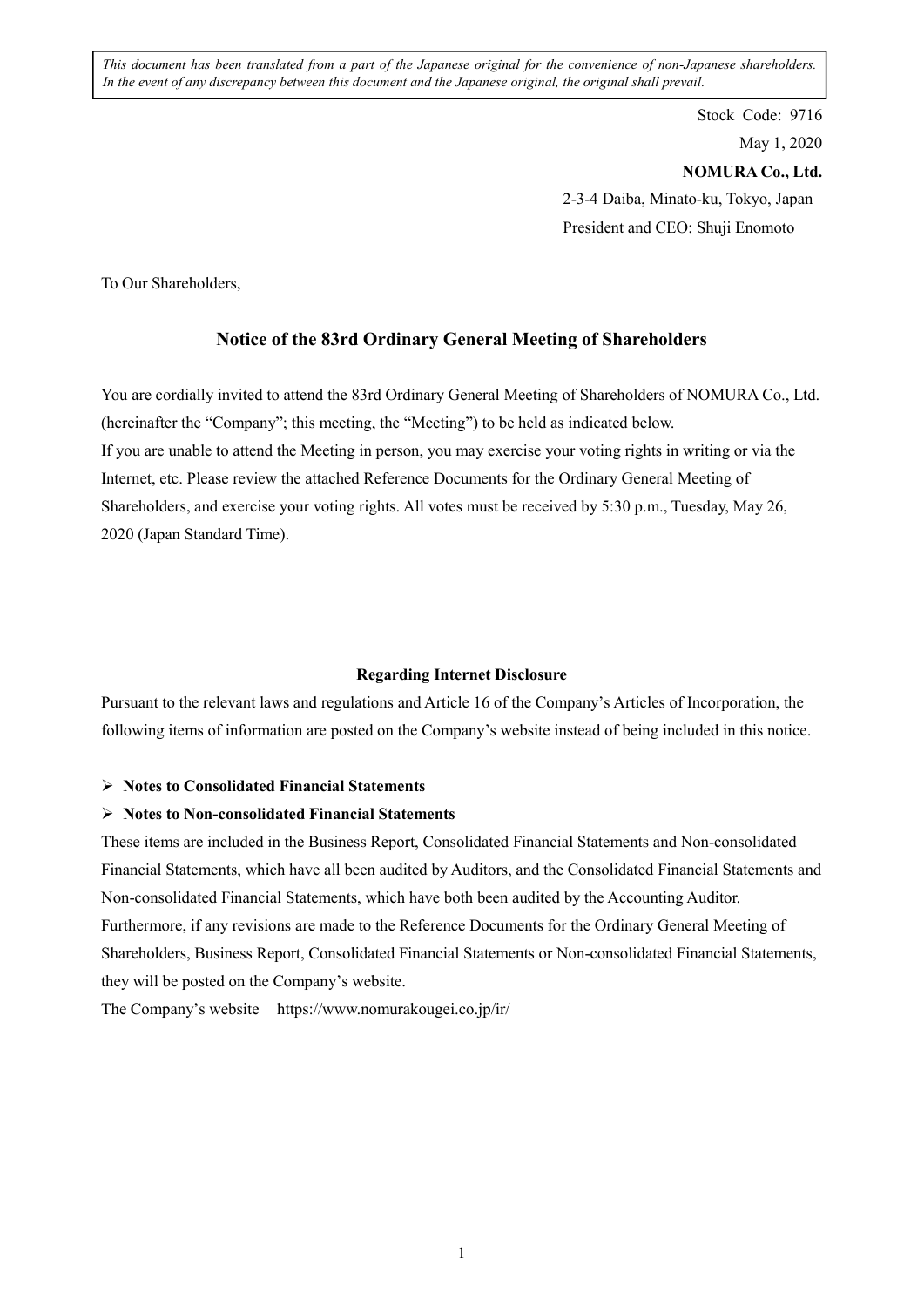| 1. Date and time: | Wednesday, May 27, 2020, at 10:00 a.m.                                             |  |  |  |  |  |
|-------------------|------------------------------------------------------------------------------------|--|--|--|--|--|
|                   | (The reception of the attendees to the Meeting at the reception desk will start at |  |  |  |  |  |
|                   | $9:00$ a.m.)                                                                       |  |  |  |  |  |
| 2. Venue:         | 2-3-4 Daiba, Minato-ku, Tokyo, Japan                                               |  |  |  |  |  |
|                   | Nomura Hall, 3rd floor of the Company's Head Office Building                       |  |  |  |  |  |

**3. Objectives of meeting** 

- **Matters to be reported:** 1. Business Reports and Consolidated Financial Statements for the 83rd Fiscal Year (from March 1, 2019 to February 29, 2020), and Audit Reports of the Consolidated Financial Statements by the Accounting Auditor and the Board of Auditors
	- 2. Non-consolidated Financial Statements for the 83rd Fiscal Year (from March 1, 2019 to February 29, 2020)

**Matters to be resolved: Proposal No. 1:** Appropriation of Surplus **Proposal No. 2:** Election of Ten (10) Directors

- $\triangleright$  You are kindly requested to present the enclosed Voting Rights Exercise Form to the receptionist when you attend the Meeting in person. In addition, please bring this document, as it contains the agenda materials for the Meeting.
- $\triangleright$  In case of voting by proxy, please have the proxy present the written proof of his/her right of proxy along with the Voting Rights Exercise Form to the receptionist at the Meeting. As per the Company's Articles of Incorporation, each shareholder owning voting rights in the Company is entitled to appoint one (1) proxy who is also a shareholder of the Company with voting rights.
- $\triangleright$  There is no smoking area in the area surrounding the venue. We appreciate your understanding.
- $\triangleright$  Photography, video recording and audio recording in the venue of the Meeting are prohibited in principle. We would like to sincerely ask your understanding.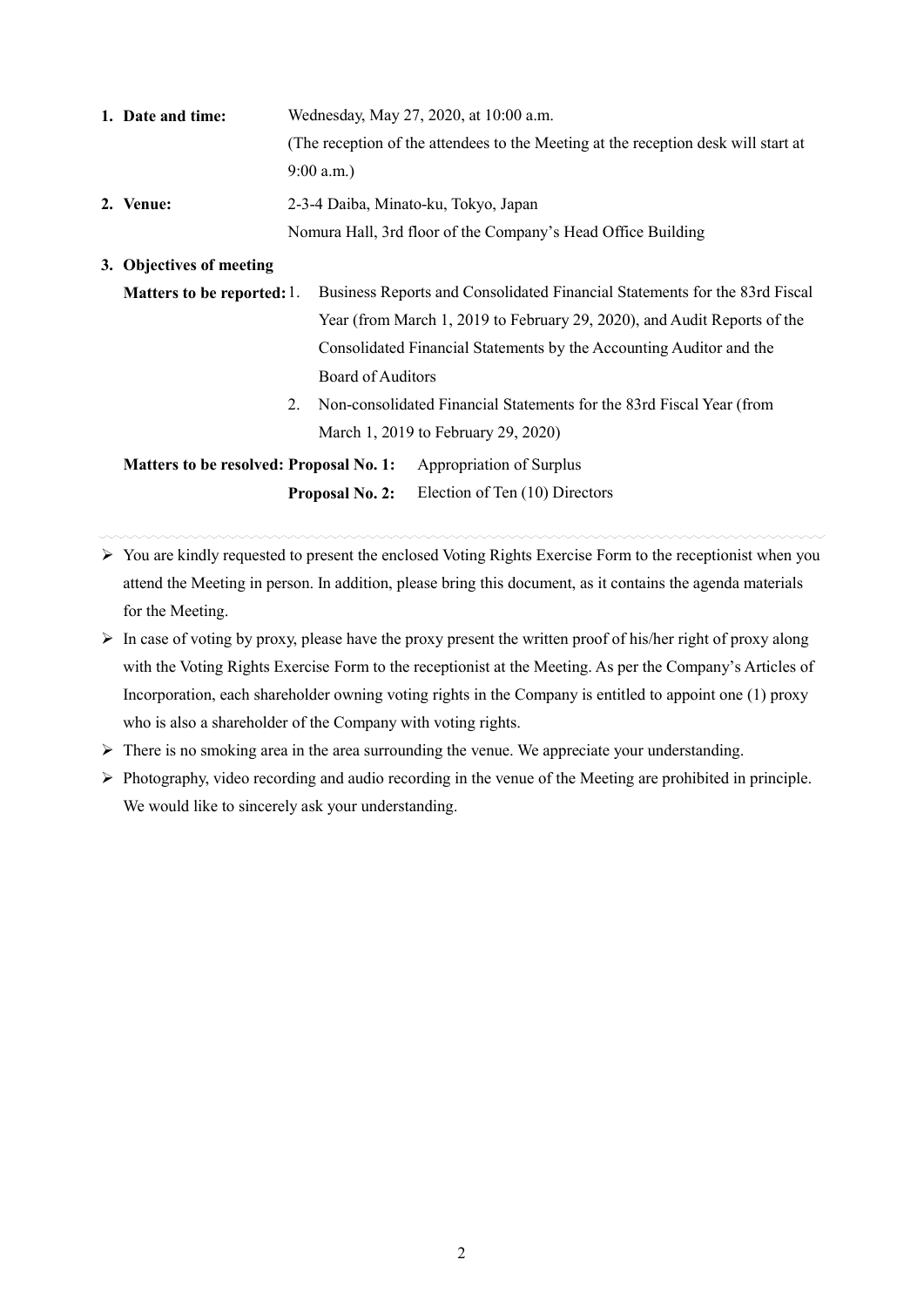# **Reference Documents for the Ordinary General Meeting of Shareholders**

### **Proposal No. 1: Appropriation of Surplus**

The Company considers the return of profits to shareholders to be one of management's top priorities. Accordingly, the Company's basic policy is to stably share the results of its efforts in a manner that reflects the Company's performance while pursuing business growth.

The Company pays dividends taking into consideration factors such as profit attributable to owners of parent, strengthening of its business base and future business expansion.

In accordance with the above policy, year-end dividends for the fiscal year under review amount to ¥32 per share, comprising a regular dividend of ¥30 and a commemorative dividend of ¥2 to commemorate the 30th anniversary of the Company's initial public offering in August 2019.

Year-end dividends

1. Type of dividend property

Cash

2. Allotment of dividend property to shareholders and total amount of dividends

¥32 per common share of the Company (regular dividend: ¥30, commemorative dividend: ¥2) Total amount: ¥3,560,438,400

3. Effective date of dividends of surplus May 28, 2020

(For reference) Annual cash dividends per share, etc.

| Category                                 | 80th fiscal year<br>(FY2016)                                | 81st fiscal year<br>(FY2017) | 82nd fiscal year<br>(FY2018) | 83rd fiscal year<br>(the year under review,<br>FY2019)                                  |
|------------------------------------------|-------------------------------------------------------------|------------------------------|------------------------------|-----------------------------------------------------------------------------------------|
| Annual cash dividends<br>per share (Yen) | 40<br>(Regular dividend: 38)<br>(Commemorative dividend: 2) | 45                           | 52<br>(Regular dividend: 50) | 32<br>(Regular dividend: 30)<br>(Commemorative dividend: 2) (Commemorative dividend: 2) |
| Total amount<br>(Millions of yen)        | 2,225                                                       | 2,503                        | 2,892                        | 3,560                                                                                   |
| Dividend payout ratio<br>$(\%)$          | 44.0                                                        | 44.4                         | 42.9                         | 45.7                                                                                    |

Notes: 1. Dividend payout ratio is calculated based on the amount of profit attributable to owners of parent.

2. The Company implemented a 2-for-1 stock split on common shares on June 1, 2019.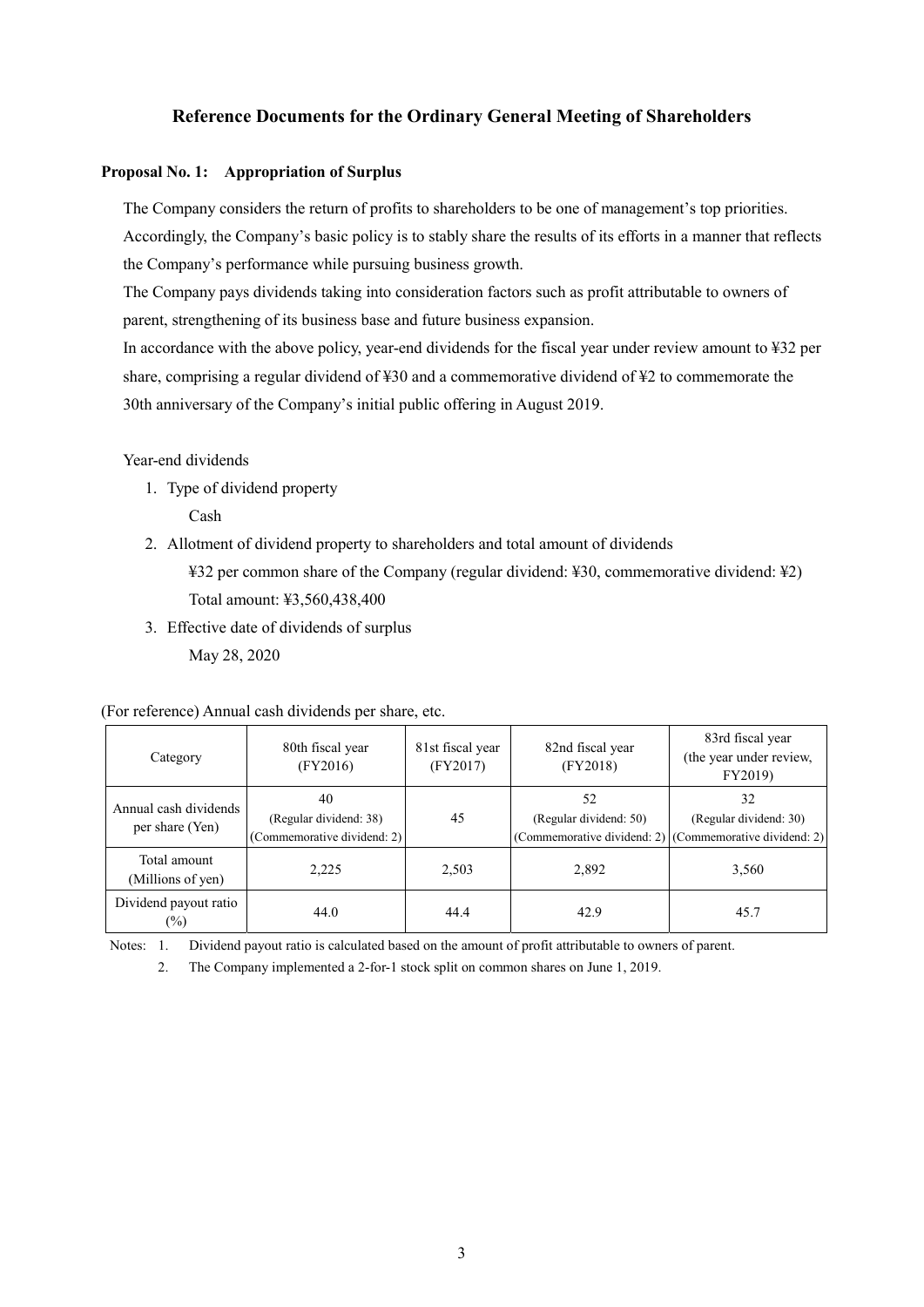## **Proposal No. 2: Election of Ten (10) Directors**

The terms of office of all ten (10) Directors will expire upon the conclusion of this Ordinary General Meeting of Shareholders.

Accordingly, the Company proposes to elect ten (10) Directors. The candidates for Directors are as follows:

| No.            | Name                                                                 | Current position at the Company | Attendance at Board of<br>Directors' meetings<br>(Attendance rate) |
|----------------|----------------------------------------------------------------------|---------------------------------|--------------------------------------------------------------------|
|                | Masaru Watanabe                                                      |                                 | 9/9                                                                |
| $\mathbf{1}$   | [Reelected]                                                          | Chairman of the Board and CEO   | $(100\%)$                                                          |
|                | Shuji Enomoto                                                        |                                 | 9/9                                                                |
| $\overline{2}$ | [Reelected]                                                          | President and CEO               | $(100\%)$                                                          |
|                | Masahiro Nakagawa                                                    |                                 | 9/9                                                                |
| 3              | [Reelected]                                                          | Managing Director               | $(100\%)$                                                          |
|                | Kiyotaka Okumoto                                                     |                                 | 8/9                                                                |
| $\overline{4}$ | [Reelected]                                                          | Managing Director               | (89%)                                                              |
|                | Tadashi Owada                                                        |                                 | 9/9                                                                |
| 5              | [Reelected]                                                          | Director                        | $(100\%)$                                                          |
| 6              | Shuichi Makino                                                       | Director                        | 9/9                                                                |
|                | [Reelected]                                                          |                                 | $(100\%)$                                                          |
|                | Fukuzou Okuno                                                        |                                 | 8/8                                                                |
| 7              | [Reelected]                                                          | Director                        | $(100\%)$                                                          |
|                | Shinji Sakai                                                         |                                 | 8/8                                                                |
| 8              | [Reelected]                                                          | Director                        | $(100\%)$                                                          |
|                | Mitsuo Sakaba                                                        |                                 | 9/9                                                                |
| 9              | [Reelected]<br>[Outside][Independent]                                | <b>Outside Director</b>         | $(100\%)$                                                          |
| 10             | Tatsumi Kimishima<br>[To be newly elected]<br>[Outside][Independent] |                                 |                                                                    |

(*Reelected* – Candidate for reelected Director; *To be newly elected* – Candidate for newly elected Director; *Outside* – Candidate for outside Director; *Independent* – Candidate for independent officer)

Notes: 1. "Current position at the Company" of candidates for Directors are current as of the time of the sending of this notice.

- 2. Attendance at Board of Directors' meetings for Fukuzou Okuno and Shinji Sakai counts their attendances at the number of meetings held after their appointments on May 23, 2019.
- 3. In addition to the attendance at Board of Directors' meetings above, the Company passed one (1) written resolution in lieu of a resolution passed at the Board of Directors meeting in accordance with the provision stipulated in Article 370 of the Companies Act and Article 25 of Articles of Incorporation of the Company.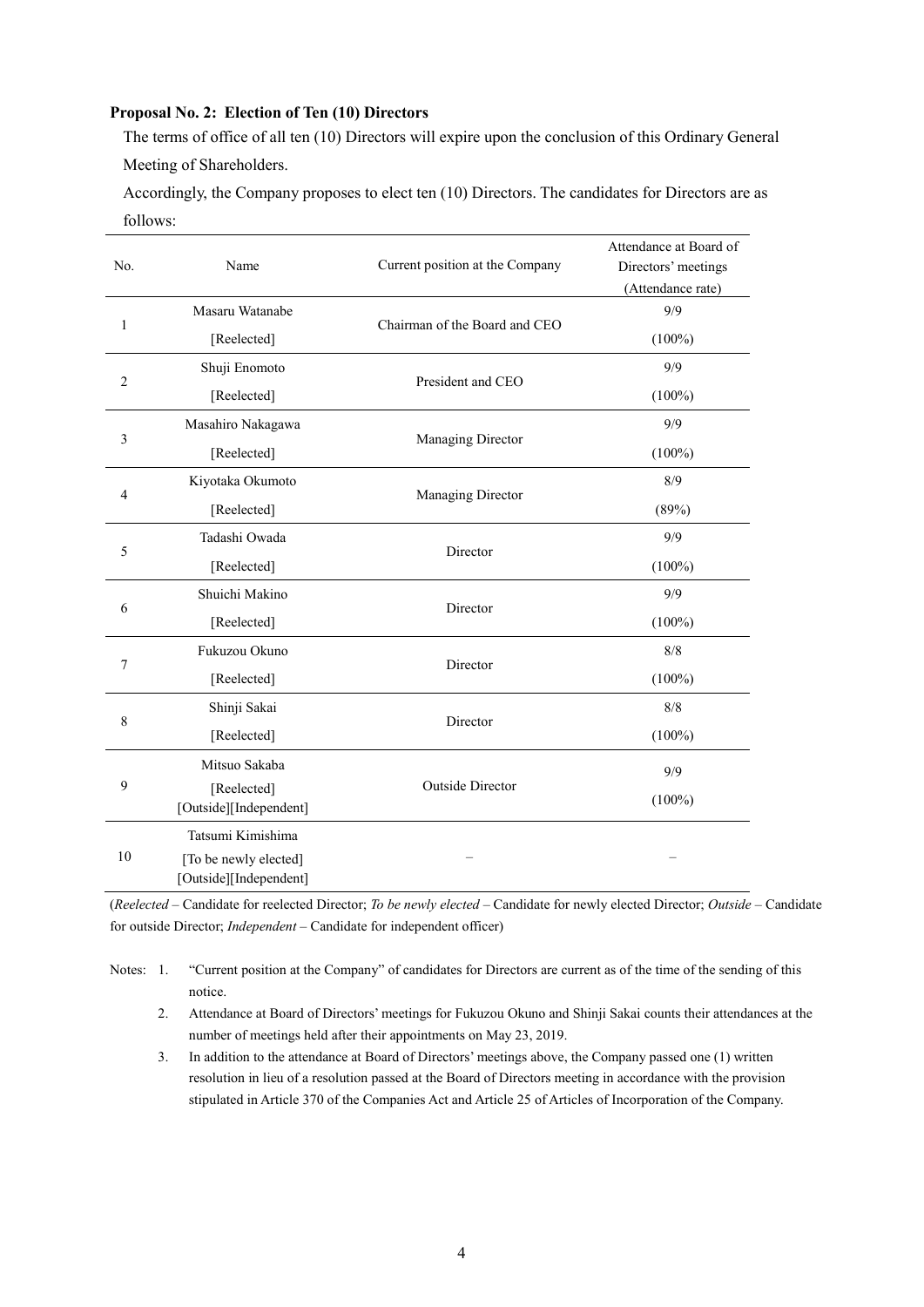| No.            | Name                                                                                                                                                                                                                                                                                                                                                                                                                                                                                                                                                                             | Career summary, position and responsibilities at the Company, |      |                                                                                                                                                                                                                                                                                                                                                                                                                                                                                                                                                                                                           |  |
|----------------|----------------------------------------------------------------------------------------------------------------------------------------------------------------------------------------------------------------------------------------------------------------------------------------------------------------------------------------------------------------------------------------------------------------------------------------------------------------------------------------------------------------------------------------------------------------------------------|---------------------------------------------------------------|------|-----------------------------------------------------------------------------------------------------------------------------------------------------------------------------------------------------------------------------------------------------------------------------------------------------------------------------------------------------------------------------------------------------------------------------------------------------------------------------------------------------------------------------------------------------------------------------------------------------------|--|
|                | (Date of Birth)                                                                                                                                                                                                                                                                                                                                                                                                                                                                                                                                                                  |                                                               |      | and significant concurrent positions outside the Company                                                                                                                                                                                                                                                                                                                                                                                                                                                                                                                                                  |  |
|                | Masaru Watanabe                                                                                                                                                                                                                                                                                                                                                                                                                                                                                                                                                                  | March                                                         | 1970 | Joined the Company                                                                                                                                                                                                                                                                                                                                                                                                                                                                                                                                                                                        |  |
|                | (February 21, 1947)                                                                                                                                                                                                                                                                                                                                                                                                                                                                                                                                                              | May                                                           | 1993 | Director                                                                                                                                                                                                                                                                                                                                                                                                                                                                                                                                                                                                  |  |
|                |                                                                                                                                                                                                                                                                                                                                                                                                                                                                                                                                                                                  | February                                                      | 1994 | Division Director, Commercial Facility Division                                                                                                                                                                                                                                                                                                                                                                                                                                                                                                                                                           |  |
|                | [Reelected]                                                                                                                                                                                                                                                                                                                                                                                                                                                                                                                                                                      | May                                                           | 1997 | Managing Director                                                                                                                                                                                                                                                                                                                                                                                                                                                                                                                                                                                         |  |
|                |                                                                                                                                                                                                                                                                                                                                                                                                                                                                                                                                                                                  | February                                                      | 1999 | General Manager, Commercial Facility Department                                                                                                                                                                                                                                                                                                                                                                                                                                                                                                                                                           |  |
|                | Number of the                                                                                                                                                                                                                                                                                                                                                                                                                                                                                                                                                                    | February                                                      | 2001 | Manager, New Business Promotion Office                                                                                                                                                                                                                                                                                                                                                                                                                                                                                                                                                                    |  |
| $\mathbf{1}$   | Company's shares                                                                                                                                                                                                                                                                                                                                                                                                                                                                                                                                                                 | May                                                           | 2003 | Senior Managing Director                                                                                                                                                                                                                                                                                                                                                                                                                                                                                                                                                                                  |  |
|                | owned                                                                                                                                                                                                                                                                                                                                                                                                                                                                                                                                                                            | May                                                           | 2007 | President and CEO                                                                                                                                                                                                                                                                                                                                                                                                                                                                                                                                                                                         |  |
|                | 121,700 shares                                                                                                                                                                                                                                                                                                                                                                                                                                                                                                                                                                   | May                                                           | 2015 | Chairman of the Board and CEO (present)                                                                                                                                                                                                                                                                                                                                                                                                                                                                                                                                                                   |  |
|                | <reasons for="" nomination=""></reasons>                                                                                                                                                                                                                                                                                                                                                                                                                                                                                                                                         |                                                               |      |                                                                                                                                                                                                                                                                                                                                                                                                                                                                                                                                                                                                           |  |
|                | Masaru Watanabe has had extensive operational experience, having worked in sales operations since joining the<br>Company, including serving as General Manager of the Commercial Facility Department. He therefore has a thorough<br>knowledge of operations in general. The Company once again proposes him as a candidate for Director as he can be<br>expected to continue using the knowledge and experience he has based on his assignments as Director and CEO and<br>strengthen the effectiveness of decision-making and supervisory functions of the Board of Directors. |                                                               |      |                                                                                                                                                                                                                                                                                                                                                                                                                                                                                                                                                                                                           |  |
|                |                                                                                                                                                                                                                                                                                                                                                                                                                                                                                                                                                                                  | March                                                         |      | 1973 Joined the Company                                                                                                                                                                                                                                                                                                                                                                                                                                                                                                                                                                                   |  |
|                | Shuji Enomoto                                                                                                                                                                                                                                                                                                                                                                                                                                                                                                                                                                    | May                                                           | 2002 | <b>Executive Officer</b>                                                                                                                                                                                                                                                                                                                                                                                                                                                                                                                                                                                  |  |
|                | (June 1, 1951)                                                                                                                                                                                                                                                                                                                                                                                                                                                                                                                                                                   | May                                                           | 2005 | Managing Executive Officer                                                                                                                                                                                                                                                                                                                                                                                                                                                                                                                                                                                |  |
|                | [Reelected]                                                                                                                                                                                                                                                                                                                                                                                                                                                                                                                                                                      | May                                                           | 2007 | Managing Director                                                                                                                                                                                                                                                                                                                                                                                                                                                                                                                                                                                         |  |
|                |                                                                                                                                                                                                                                                                                                                                                                                                                                                                                                                                                                                  | February                                                      | 2008 | General Manager, Sales Strategy Department                                                                                                                                                                                                                                                                                                                                                                                                                                                                                                                                                                |  |
|                | Number of the<br>Company's shares<br>owned                                                                                                                                                                                                                                                                                                                                                                                                                                                                                                                                       | May                                                           | 2010 | Senior Managing Director                                                                                                                                                                                                                                                                                                                                                                                                                                                                                                                                                                                  |  |
|                |                                                                                                                                                                                                                                                                                                                                                                                                                                                                                                                                                                                  | February                                                      | 2012 | In charge of Business Supervision                                                                                                                                                                                                                                                                                                                                                                                                                                                                                                                                                                         |  |
| $\overline{2}$ |                                                                                                                                                                                                                                                                                                                                                                                                                                                                                                                                                                                  |                                                               |      | In charge of Group Companies                                                                                                                                                                                                                                                                                                                                                                                                                                                                                                                                                                              |  |
|                | 101,400 shares                                                                                                                                                                                                                                                                                                                                                                                                                                                                                                                                                                   | May                                                           | 2013 | <b>Executive Vice President</b>                                                                                                                                                                                                                                                                                                                                                                                                                                                                                                                                                                           |  |
|                |                                                                                                                                                                                                                                                                                                                                                                                                                                                                                                                                                                                  | May                                                           | 2015 | President and CEO (present)                                                                                                                                                                                                                                                                                                                                                                                                                                                                                                                                                                               |  |
|                | <reasons for="" nomination=""></reasons>                                                                                                                                                                                                                                                                                                                                                                                                                                                                                                                                         |                                                               |      |                                                                                                                                                                                                                                                                                                                                                                                                                                                                                                                                                                                                           |  |
|                |                                                                                                                                                                                                                                                                                                                                                                                                                                                                                                                                                                                  |                                                               |      | Shuji Enomoto has had extensive operational experience, having worked in sales operations since joining the Company,<br>including serving in positions such as President of the Commercial Facility Company and director of subsidiaries. He<br>therefore has a thorough knowledge of operations in general. The Company once again proposes him as a candidate for<br>Director as he can be expected to continue using the knowledge and experience he has based on his assignments as<br>Director and CEO and strengthen the effectiveness of decision-making and supervisory functions of the Board of |  |

Directors.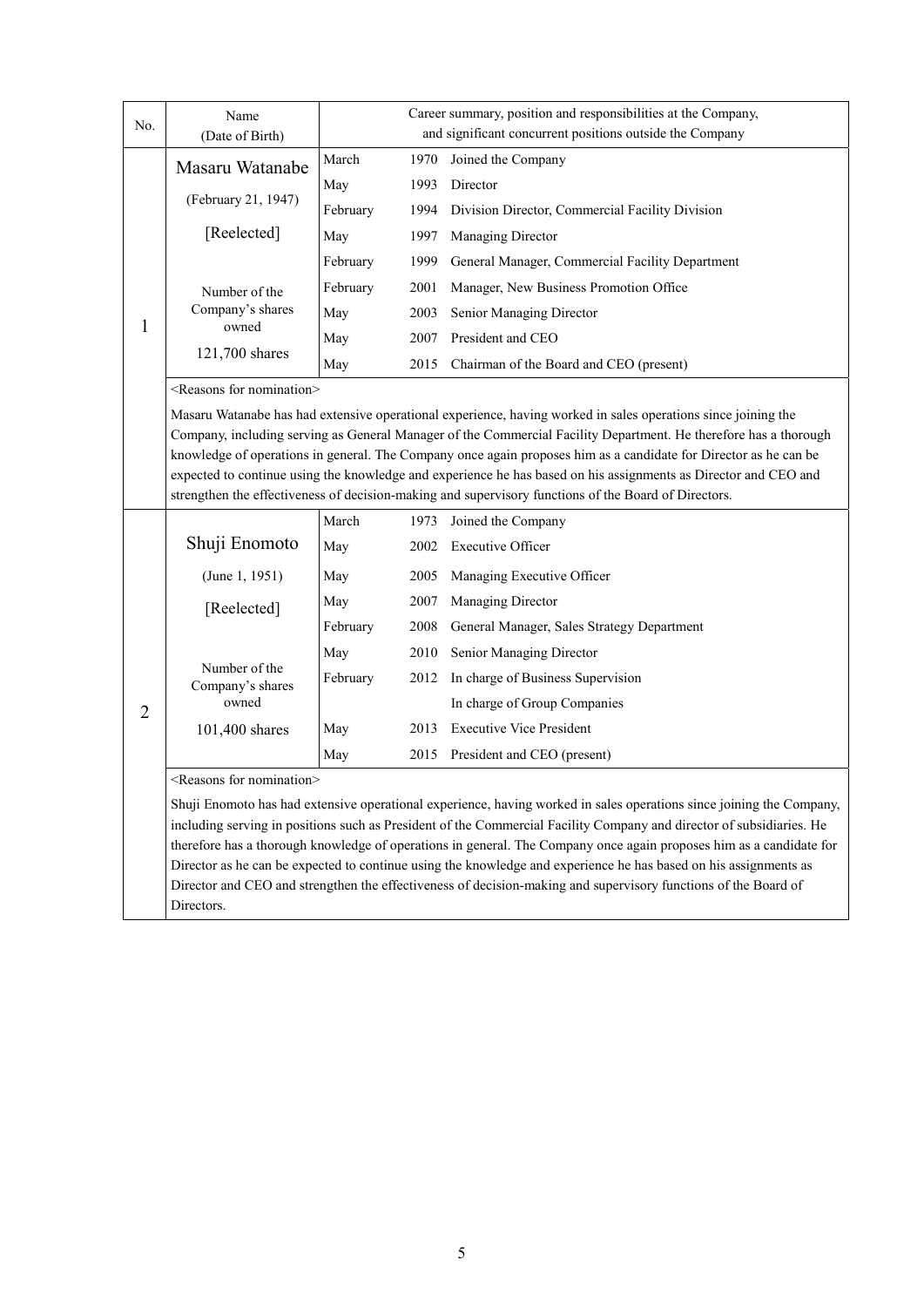| No. | Name<br>(Date of Birth)                                                                                          | Career summary, position and responsibilities at the Company,<br>and significant concurrent positions outside the Company |      |                                                                                                                       |  |  |
|-----|------------------------------------------------------------------------------------------------------------------|---------------------------------------------------------------------------------------------------------------------------|------|-----------------------------------------------------------------------------------------------------------------------|--|--|
|     |                                                                                                                  | April                                                                                                                     | 1983 | Joined the Company                                                                                                    |  |  |
|     |                                                                                                                  | May                                                                                                                       | 2009 | <b>Executive Officer</b>                                                                                              |  |  |
|     |                                                                                                                  | May                                                                                                                       | 2011 | Director                                                                                                              |  |  |
|     | Masahiro                                                                                                         | September                                                                                                                 | 2011 | Chairman, NOMURA (BEIJING) Co., Ltd.                                                                                  |  |  |
|     | Nakagawa                                                                                                         | February                                                                                                                  | 2012 | General Manager, Overseas Development Department, the Company                                                         |  |  |
|     | (February 12, 1960)                                                                                              | March                                                                                                                     | 2014 | Senior Leader, Creative Supervision, Business Supervision Office                                                      |  |  |
|     | [Reelected]                                                                                                      | March                                                                                                                     | 2015 | General Manager, CC Department 2                                                                                      |  |  |
|     |                                                                                                                  | March                                                                                                                     | 2017 | General Manager, Corporate Department                                                                                 |  |  |
|     | Number of the                                                                                                    |                                                                                                                           |      | Director, $C$ 's $\cdot$ Three Co., Ltd. (present)                                                                    |  |  |
|     | Company's shares                                                                                                 |                                                                                                                           |      | Director, RIKUYOSHA Co., Ltd.                                                                                         |  |  |
| 3   | owned                                                                                                            | January                                                                                                                   | 2018 | Representative Director, RIKUYOSHA Co., Ltd.                                                                          |  |  |
|     | 102,700 shares                                                                                                   | May                                                                                                                       | 2018 | Managing Director, the Company (present)                                                                              |  |  |
|     |                                                                                                                  | March                                                                                                                     | 2019 | Chief of Headquarters, Corporate Headquarters (present)                                                               |  |  |
|     |                                                                                                                  |                                                                                                                           |      | Director, RIKUYOSHA Co., Ltd.                                                                                         |  |  |
|     | <reasons for="" nomination=""></reasons>                                                                         |                                                                                                                           |      |                                                                                                                       |  |  |
|     |                                                                                                                  |                                                                                                                           |      | Masahiro Nakagawa has had extensive operational experience, and aside from having worked in design and creative       |  |  |
|     |                                                                                                                  |                                                                                                                           |      | operations since joining the Company, has been involved in corporate planning, overseas, sales operations, and other  |  |  |
|     |                                                                                                                  |                                                                                                                           |      | operations in different departments. He therefore has a thorough knowledge of operations in general. The Company      |  |  |
|     |                                                                                                                  |                                                                                                                           |      | once again proposes him as a candidate for Director as he can be expected to continue using the knowledge and         |  |  |
|     | experience he has based on his assignments as Director and Managing Director, as well as Chairman of an overseas |                                                                                                                           |      |                                                                                                                       |  |  |
|     |                                                                                                                  |                                                                                                                           |      | subsidiary, and strengthen the effectiveness of decision-making and supervisory functions of the Board of Directors.  |  |  |
|     |                                                                                                                  | February                                                                                                                  | 1989 | Joined the Company                                                                                                    |  |  |
|     |                                                                                                                  | May                                                                                                                       | 2010 | <b>Executive Officer</b>                                                                                              |  |  |
|     |                                                                                                                  | March                                                                                                                     | 2013 | Managing Executive Officer                                                                                            |  |  |
|     | Kiyotaka Okumoto                                                                                                 | May                                                                                                                       | 2016 | Director                                                                                                              |  |  |
|     | (September 10, 1965)                                                                                             | March                                                                                                                     | 2017 | Manager, Business Supervision Center                                                                                  |  |  |
|     | [Reelected]                                                                                                      |                                                                                                                           |      | In charge of Creative Center and Product Center                                                                       |  |  |
|     |                                                                                                                  | March                                                                                                                     | 2018 | General Manager, Business Supervision Department                                                                      |  |  |
|     |                                                                                                                  |                                                                                                                           |      | In charge of Creative Department                                                                                      |  |  |
|     | Number of the<br>Company's shares                                                                                |                                                                                                                           |      | Chairman, NOMURA (BEIJING) Co., Ltd.                                                                                  |  |  |
| 4   | owned                                                                                                            |                                                                                                                           |      | Director, NOMURA DESIGN & ENGINEERING SINGAPORE                                                                       |  |  |
|     | 56,600 shares                                                                                                    |                                                                                                                           |      | PTE. LTD.                                                                                                             |  |  |
|     |                                                                                                                  | May                                                                                                                       | 2018 | Managing Director, the Company (present)                                                                              |  |  |
|     |                                                                                                                  | June                                                                                                                      | 2018 | In charge of Nomura Tokyo 2020 Office                                                                                 |  |  |
|     |                                                                                                                  | March                                                                                                                     | 2019 | Chief of Headquarters, Business Headquarters (present)                                                                |  |  |
|     | <reasons for="" nomination=""></reasons>                                                                         |                                                                                                                           |      |                                                                                                                       |  |  |
|     |                                                                                                                  |                                                                                                                           |      | Kiyotaka Okumoto has had extensive operational experience, having worked in production management since joining       |  |  |
|     |                                                                                                                  |                                                                                                                           |      | the Company, with involvement in production operations and general business supervision and so forth. He therefore    |  |  |
|     |                                                                                                                  |                                                                                                                           |      | has a thorough knowledge of operations in general. The Company once again proposes him as a candidate for Director    |  |  |
|     |                                                                                                                  |                                                                                                                           |      | as he can be expected to continue using the knowledge and experience he has based on his assignments as Director and  |  |  |
|     |                                                                                                                  |                                                                                                                           |      | Managing Director, as well as Chairman of an overseas subsidiary, and strengthen the effectiveness of decision-making |  |  |

and supervisory functions of the Board of Directors.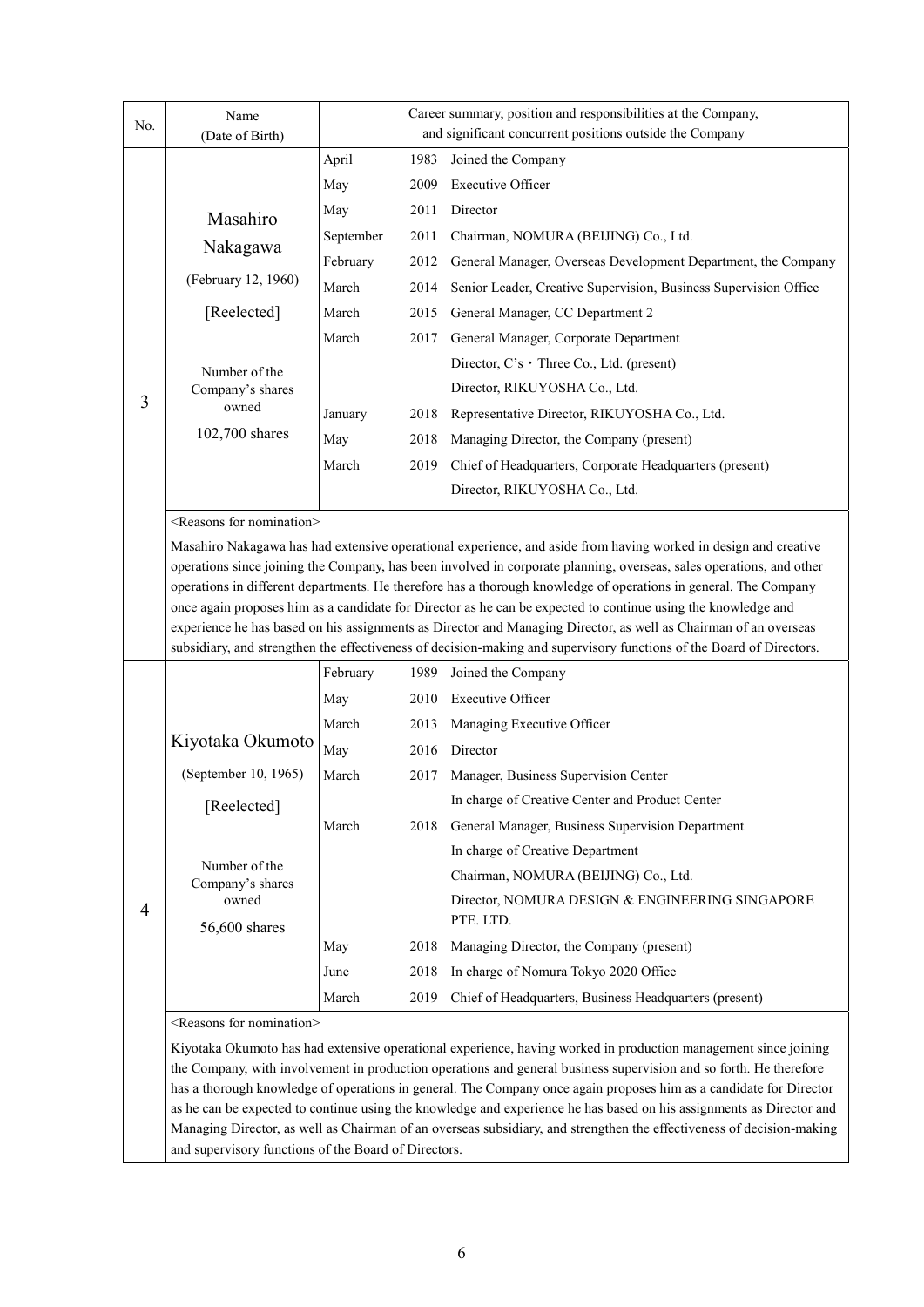| No. | Name                                                                                                        |          |      | Career summary, position and responsibilities at the Company,<br>and significant concurrent positions outside the Company |  |  |
|-----|-------------------------------------------------------------------------------------------------------------|----------|------|---------------------------------------------------------------------------------------------------------------------------|--|--|
|     | (Date of Birth)                                                                                             |          |      |                                                                                                                           |  |  |
|     | Tadashi Owada                                                                                               | April    | 1984 | Joined the Company                                                                                                        |  |  |
|     |                                                                                                             | May      | 2011 | <b>Executive Officer</b>                                                                                                  |  |  |
|     | (April 24, 1961)                                                                                            | March    | 2014 | Managing Executive Officer<br>Deputy General Manager, Commercial Facility Department                                      |  |  |
|     | [Reelected]                                                                                                 | March    | 2015 | General Manager, CC Department 1                                                                                          |  |  |
|     |                                                                                                             |          |      | In charge of Sports Culture Business Development                                                                          |  |  |
|     | Number of the                                                                                               | May      | 2016 | Director (present)                                                                                                        |  |  |
| 5   | Company's shares<br>owned                                                                                   | March    | 2017 | General Manager, Business Unit 2 and Manager of Promotion Center                                                          |  |  |
|     | 41,000 shares                                                                                               |          |      | In charge of Sports Culture Business Development                                                                          |  |  |
|     |                                                                                                             | March    | 2019 | General Manager, Business Unit 2, Business Headquarters (present)                                                         |  |  |
|     | <reasons for="" nomination=""></reasons>                                                                    |          |      |                                                                                                                           |  |  |
|     |                                                                                                             |          |      | Tadashi Owada has had extensive operational experience, having worked in sales operations since joining the Company,      |  |  |
|     |                                                                                                             |          |      | with involvement in sales promotions and sales development operations, and other operations in different departments.     |  |  |
|     |                                                                                                             |          |      | The Company once again proposes him as a candidate for Director as he can be expected to continue using the               |  |  |
|     | knowledge and experience he has based on his assignments as General Manager, Managing Executive Officer and |          |      |                                                                                                                           |  |  |
|     |                                                                                                             |          |      | Director and strengthen the effectiveness of decision-making and supervisory functions of the Board of Directors.         |  |  |
|     |                                                                                                             | November | 1989 | Joined the Company                                                                                                        |  |  |
|     | Shuichi Makino                                                                                              | May      | 2005 | <b>Executive Officer</b>                                                                                                  |  |  |
|     | (February 20, 1957)                                                                                         | February | 2008 | Manager, Human Resource Strategy                                                                                          |  |  |
|     |                                                                                                             | February | 2009 | Senior Managing Director, NOMURA DUO Co., Ltd.                                                                            |  |  |
|     | [Reelected]                                                                                                 | February | 2011 | President and CEO, NOMURA DUO Co., Ltd.                                                                                   |  |  |
|     |                                                                                                             | March    | 2015 | Managing Executive Officer, the Company                                                                                   |  |  |
|     | Number of the                                                                                               |          |      | General Manager, Public Development Department                                                                            |  |  |
|     | Company's shares<br>owned                                                                                   | March    |      | 2017 General Manager, Business Unit 3                                                                                     |  |  |
| 6   | 52,100 shares                                                                                               | May      | 2017 | Director (present)                                                                                                        |  |  |
|     |                                                                                                             | March    | 2019 | General Manager, Human Resources Management Department,                                                                   |  |  |
|     |                                                                                                             |          |      | Corporate Headquarters (present)                                                                                          |  |  |
|     | <reasons for="" nomination=""></reasons>                                                                    |          |      |                                                                                                                           |  |  |
|     |                                                                                                             |          |      | Shuichi Makino has had extensive operational experience, having worked in sales operations since joining the              |  |  |
|     |                                                                                                             |          |      | Company, with involvement in commercial facility operations and public development operations as well as human            |  |  |

resource strategy, and serving as Representative Director of a subsidiary. He therefore has a thorough knowledge of operations in general. The Company once again proposes him as a candidate for Director as he can be expected to continue using the knowledge and experience he has based on his assignments as General Manager, Managing Executive Officer and Director and strengthen the effectiveness of decision-making and supervisory functions of the Board of Directors.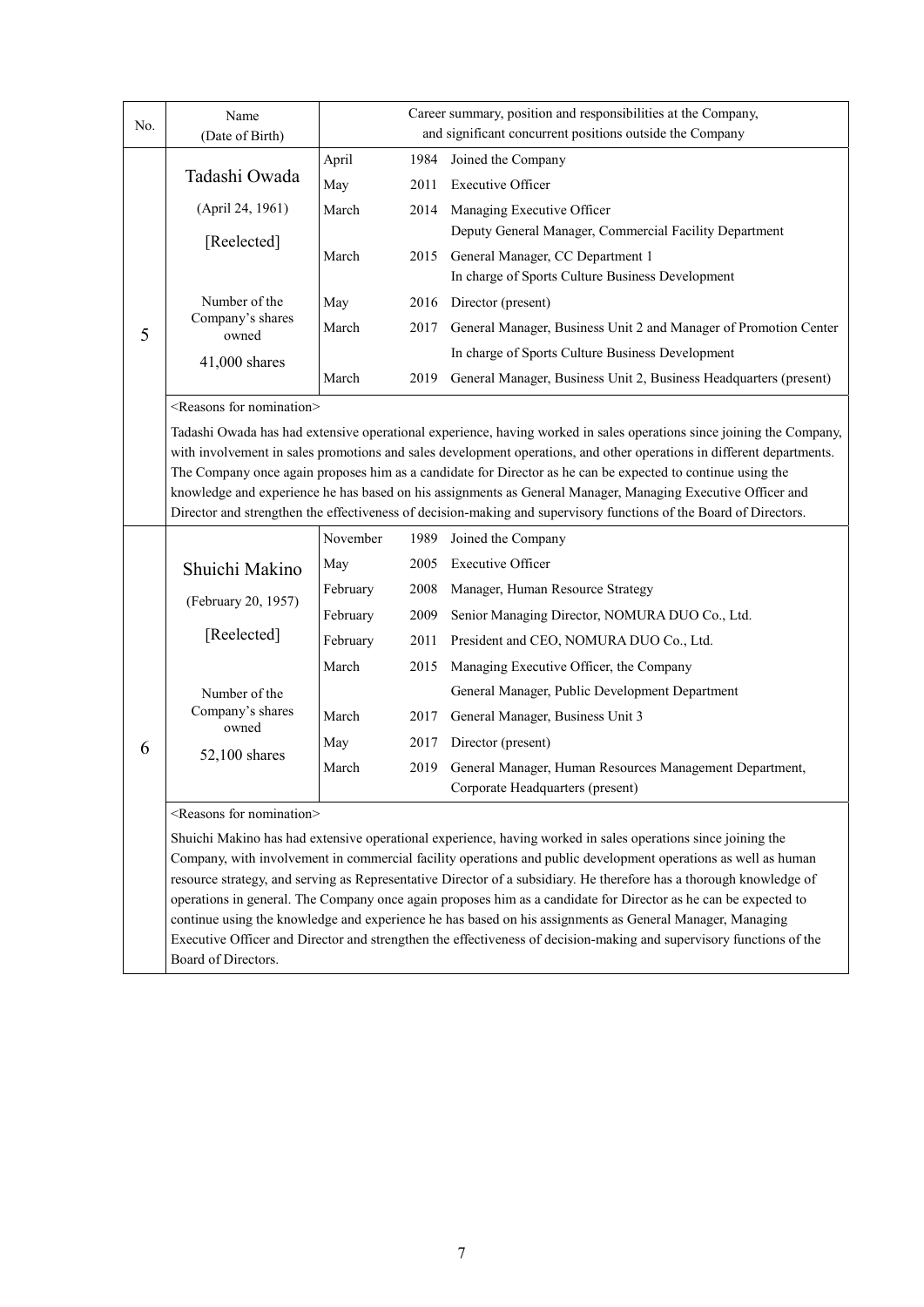| No. | Name<br>(Date of Birth)                  | Career summary, position and responsibilities at the Company,<br>and significant concurrent positions outside the Company |      |                                                                                                                                                                                                                                                                                                                                                                                                                                                                                                                                                                                                             |  |  |
|-----|------------------------------------------|---------------------------------------------------------------------------------------------------------------------------|------|-------------------------------------------------------------------------------------------------------------------------------------------------------------------------------------------------------------------------------------------------------------------------------------------------------------------------------------------------------------------------------------------------------------------------------------------------------------------------------------------------------------------------------------------------------------------------------------------------------------|--|--|
|     |                                          | March                                                                                                                     | 1982 | Joined the Company                                                                                                                                                                                                                                                                                                                                                                                                                                                                                                                                                                                          |  |  |
|     |                                          | February                                                                                                                  | 2006 | Senior Director, Sales Supervision 1, CC Company                                                                                                                                                                                                                                                                                                                                                                                                                                                                                                                                                            |  |  |
|     |                                          | February                                                                                                                  | 2008 | General Manager, CC Department                                                                                                                                                                                                                                                                                                                                                                                                                                                                                                                                                                              |  |  |
|     | Fukuzou Okuno                            | May                                                                                                                       | 2008 | <b>Executive Officer</b>                                                                                                                                                                                                                                                                                                                                                                                                                                                                                                                                                                                    |  |  |
|     | (August 24, 1957)                        | May                                                                                                                       | 2011 | Director                                                                                                                                                                                                                                                                                                                                                                                                                                                                                                                                                                                                    |  |  |
|     | [Reelected]                              | February                                                                                                                  | 2012 | Senior Managing Director, NOMURA PRODUCTS Co., Ltd.                                                                                                                                                                                                                                                                                                                                                                                                                                                                                                                                                         |  |  |
|     |                                          | April                                                                                                                     | 2012 | President and CEO, NOMURA PRODUCTS Co., Ltd.                                                                                                                                                                                                                                                                                                                                                                                                                                                                                                                                                                |  |  |
|     |                                          | March                                                                                                                     | 2017 | Managing Executive Officer, the Company                                                                                                                                                                                                                                                                                                                                                                                                                                                                                                                                                                     |  |  |
|     | Number of the<br>Company's shares        |                                                                                                                           |      | General Manager, Business Unit 4                                                                                                                                                                                                                                                                                                                                                                                                                                                                                                                                                                            |  |  |
| 7   | owned                                    | March                                                                                                                     | 2018 | General Manager, Group Business Department                                                                                                                                                                                                                                                                                                                                                                                                                                                                                                                                                                  |  |  |
|     | 45,400 shares                            | April                                                                                                                     | 2018 | Director, TNP Co., Ltd. (present)                                                                                                                                                                                                                                                                                                                                                                                                                                                                                                                                                                           |  |  |
|     |                                          | March                                                                                                                     | 2019 | General Manager, Creative Department, Business Headquarters<br>(present)                                                                                                                                                                                                                                                                                                                                                                                                                                                                                                                                    |  |  |
|     |                                          | May                                                                                                                       | 2019 | Director (present)                                                                                                                                                                                                                                                                                                                                                                                                                                                                                                                                                                                          |  |  |
|     | <reasons for="" nomination=""></reasons> |                                                                                                                           |      |                                                                                                                                                                                                                                                                                                                                                                                                                                                                                                                                                                                                             |  |  |
|     | Managing Executive Officer and Director. |                                                                                                                           |      | Company, and serving as Representative Director of a subsidiary that undertakes production and construction. He<br>therefore has a thorough knowledge of operations in general. The Company once again proposes him as a candidate for<br>Director as he can be expected to strengthen the effectiveness of decision-making and supervisory functions of the<br>Board of Directors by using the knowledge and experience he has based on his assignments as General Manager,                                                                                                                                |  |  |
|     |                                          | September                                                                                                                 | 1987 | Joined the Company                                                                                                                                                                                                                                                                                                                                                                                                                                                                                                                                                                                          |  |  |
|     | Shinji Sakai                             | February                                                                                                                  | 2003 | Director, Sales 4, MC Company                                                                                                                                                                                                                                                                                                                                                                                                                                                                                                                                                                               |  |  |
|     | (October 15, 1963)                       | February                                                                                                                  | 2008 | Senior Director, Sales Supervision 2, CC Department                                                                                                                                                                                                                                                                                                                                                                                                                                                                                                                                                         |  |  |
|     |                                          | February                                                                                                                  | 2010 | Director, NOMURA COMS Co., Ltd.                                                                                                                                                                                                                                                                                                                                                                                                                                                                                                                                                                             |  |  |
|     | [Reelected]                              | February                                                                                                                  | 2011 | Division Director, Account 1, CC Department, the Company                                                                                                                                                                                                                                                                                                                                                                                                                                                                                                                                                    |  |  |
|     |                                          | May                                                                                                                       |      | 2011 Executive Officer                                                                                                                                                                                                                                                                                                                                                                                                                                                                                                                                                                                      |  |  |
|     | Number of the<br>Company's shares        | March                                                                                                                     | 2018 | Managing Executive Officer                                                                                                                                                                                                                                                                                                                                                                                                                                                                                                                                                                                  |  |  |
| 8   | owned                                    |                                                                                                                           |      | General Manager, Business Unit 1                                                                                                                                                                                                                                                                                                                                                                                                                                                                                                                                                                            |  |  |
|     | 31,400 shares                            | March                                                                                                                     | 2019 | General Manager, Business Unit 1, Business Headquarters (present)                                                                                                                                                                                                                                                                                                                                                                                                                                                                                                                                           |  |  |
|     |                                          | May                                                                                                                       | 2019 | Director (present)                                                                                                                                                                                                                                                                                                                                                                                                                                                                                                                                                                                          |  |  |
|     | <reasons for="" nomination=""></reasons> |                                                                                                                           |      |                                                                                                                                                                                                                                                                                                                                                                                                                                                                                                                                                                                                             |  |  |
|     |                                          |                                                                                                                           |      | Shinji Sakai has had extensive operational experience, having worked in sales promotion and sales development<br>operations since joining the Company, and serving as Director of a subsidiary that undertakes production of signs and<br>sales promotional goods. He therefore has a thorough knowledge of operations in general. The Company once again<br>proposes him as a candidate for Director as he can be expected to strengthen the effectiveness of decision-making and<br>supervisory functions of the Board of Directors by using the knowledge and experience he has based on his assignments |  |  |

as General Manager, Managing Executive Officer and Director.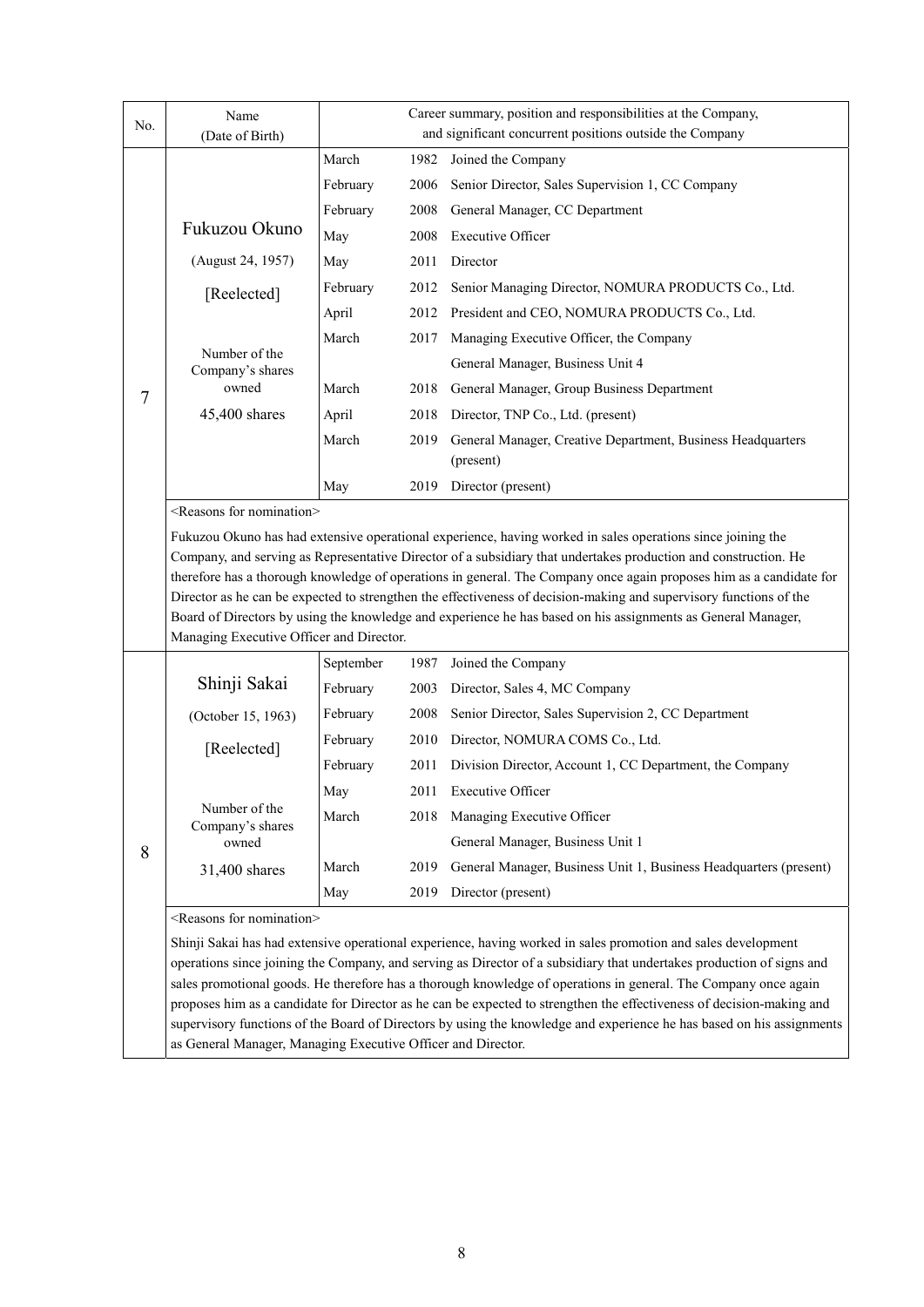| No. | Name                                                                                                                   | Career summary, position and responsibilities at the Company, |      |                                                                                                |  |  |  |
|-----|------------------------------------------------------------------------------------------------------------------------|---------------------------------------------------------------|------|------------------------------------------------------------------------------------------------|--|--|--|
|     | (Date of Birth)                                                                                                        | and significant concurrent positions outside the Company      |      |                                                                                                |  |  |  |
|     |                                                                                                                        | April                                                         | 1973 | Joined Ministry of Foreign Affairs of Japan                                                    |  |  |  |
|     | Mitsuo Sakaba                                                                                                          | February                                                      | 2008 | Ambassador to Vietnam                                                                          |  |  |  |
|     | (July 17, 1949)                                                                                                        | September                                                     | 2010 | Ambassador Extraordinary and Plenipotentiary, and Representative of<br>the Government of Japan |  |  |  |
|     | [Reelected]                                                                                                            | September                                                     | 2012 | Ambassador to Belgium, and Representative of the Government of                                 |  |  |  |
|     | [Outside Director]                                                                                                     |                                                               |      | Japan to NATO                                                                                  |  |  |  |
|     | [Independent Officer]                                                                                                  | September                                                     | 2014 | Retired from Ministry of Foreign Affairs of Japan                                              |  |  |  |
|     |                                                                                                                        | May                                                           | 2015 | Outside Director, the Company (present)                                                        |  |  |  |
|     |                                                                                                                        | June                                                          | 2015 | Outside Director, Japan Aviation Electronics Industry, Limited                                 |  |  |  |
|     | Number of the                                                                                                          |                                                               |      | (present)                                                                                      |  |  |  |
|     | Company's shares<br>owned                                                                                              | April                                                         |      | 2016 Committee member, Curriculum Comprehensive Assessment                                     |  |  |  |
| 9   | $-$ shares                                                                                                             |                                                               |      | Committee, Faculty of Law, Doshisha University (present)                                       |  |  |  |
|     |                                                                                                                        | January                                                       | 2017 | Committee member, Public Security Examination Commission,                                      |  |  |  |
|     |                                                                                                                        |                                                               |      | Ministry of Justice (present)                                                                  |  |  |  |
|     | Mitsuo Sakaba is a candidate for outside Director. The Company notified the Tokyo Stock Exchange of his status as an   |                                                               |      |                                                                                                |  |  |  |
|     | independent officer as stipulated by the provisions of the exchange. If he is reelected and assumes the office of an   |                                                               |      |                                                                                                |  |  |  |
|     | outside Director, the Company plans to again designate him as an independent officer.                                  |                                                               |      |                                                                                                |  |  |  |
|     | <reasons for="" nomination=""></reasons>                                                                               |                                                               |      |                                                                                                |  |  |  |
|     | Although Mitsuo Sakaba has not been involved directly in company management, he has insight into politics and          |                                                               |      |                                                                                                |  |  |  |
|     | economics from a global perspective reflecting a career history that includes being stationed as Japan's ambassador to |                                                               |      |                                                                                                |  |  |  |
|     | Vietnam and to Belgium. The Company once again proposes him as a candidate for outside Director as he has              |                                                               |      |                                                                                                |  |  |  |
|     | contributed to strengthening the effectiveness of decision-making and supervisory functions of the Board of Directors  |                                                               |      |                                                                                                |  |  |  |
|     | from an objective position independent from the Company's executive management, based on his experience and            |                                                               |      |                                                                                                |  |  |  |
|     | knowledge. At the conclusion of the Meeting, he will have served as an outside Director for four (4) years.            |                                                               |      |                                                                                                |  |  |  |